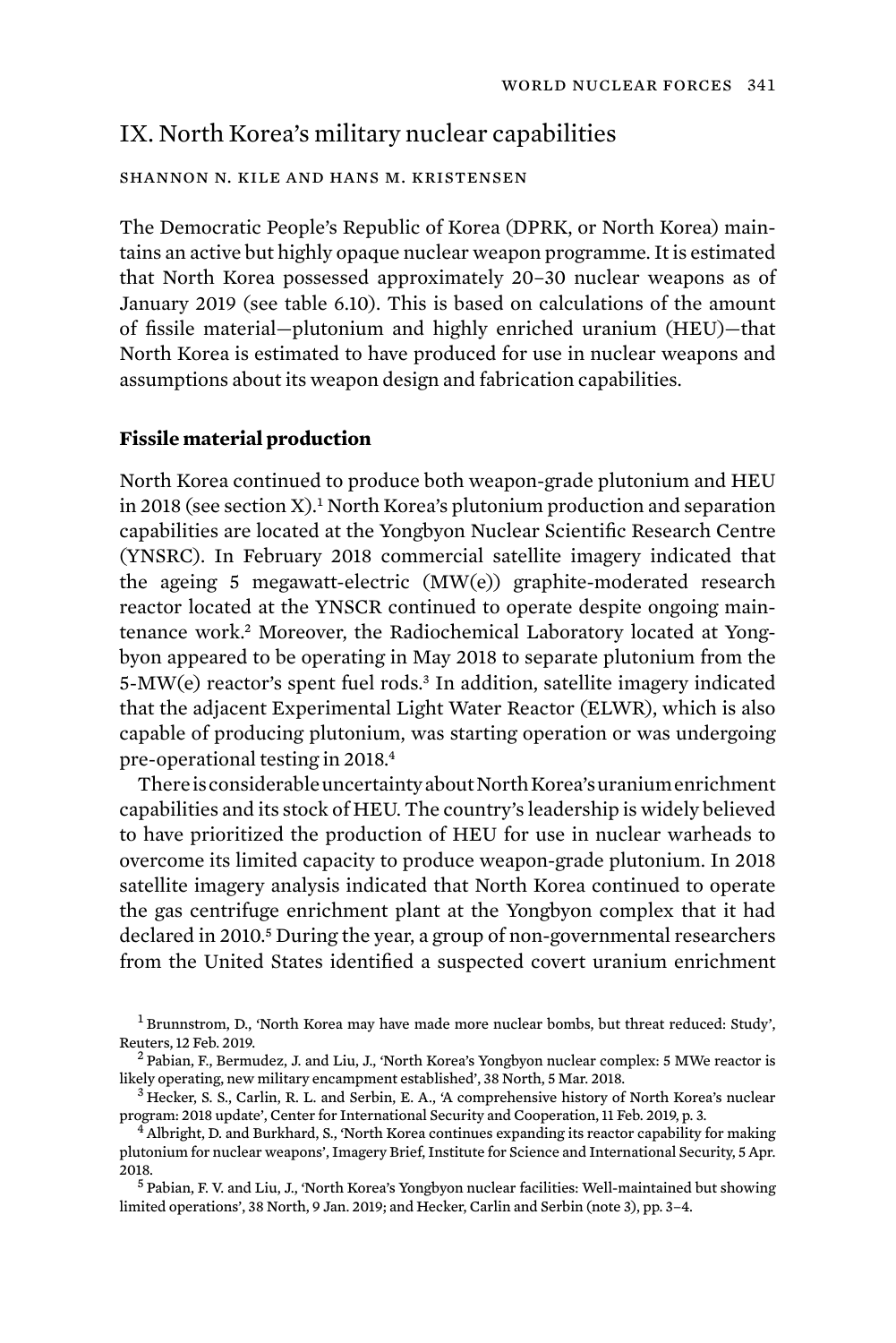| Type <sup>a</sup>                     | Range<br>(km)     | Payload<br>(kg)      | <b>Status</b>                                                                                                                                             | No. of<br>warheads |  |
|---------------------------------------|-------------------|----------------------|-----------------------------------------------------------------------------------------------------------------------------------------------------------|--------------------|--|
| Land-based ballistic missiles         |                   |                      |                                                                                                                                                           |                    |  |
| Hwasong-7<br>(Nodong)                 | >1200             | 1000                 | Single-stage, liquid-fuel missile. Fewer<br>than 100 launchers; first deployed in 1990.                                                                   |                    |  |
| Hwasong-9<br>(Scud-ER)                | 1000              | 500                  | Scud missile variant, lengthened to carry<br>additional fuel.                                                                                             |                    |  |
| Bukkeukseong-2<br>$(KN-15)$           | 1000              |                      | Single-stage, solid-fuel missile under<br>development launched from canister TEL.<br>Land-based version of Bukkeukseong-1<br>SLBM; test launched in 2017. |                    |  |
| Hwasong-10<br>(BM-25, Musudan)        | >3000             | (1000)               | Single-stage, liquid-fuel missile under<br>development; several failed tests in 2017.                                                                     |                    |  |
| Hwasong-12<br>$(KN-17)$               | >3000             | 1000                 | Single-stage, liquid-fuel missile under<br>development.                                                                                                   |                    |  |
| Hwasong-13<br>$(KN-08)^b$             | >5.500            | $\ddot{\phantom{0}}$ | Three-stage, liquid-fuel missile with<br>potential intercontinental range under<br>development; no known test launches.                                   |                    |  |
| Hwasong-14<br>$(KN-20)$               | $6700 -$<br>10400 | $500 -$<br>1000      | Two-stage, liquid-fuel missile under<br>development; tested in 2017.                                                                                      |                    |  |
| Hwasong-15<br>$(KN-22)$               | 13000             | $1000 -$<br>1500     | Two-stage, liquid-fuel missile under<br>development; two tests in 2017.                                                                                   |                    |  |
| Taepodong-2 <sup>c</sup>              | 12000             |                      | Under development; three-stage space<br>launch vehicle variant placed satellites in<br>orbit in Dec. 2012 and Feb. 2016.                                  |                    |  |
| Submarine-launched ballistic missiles |                   |                      |                                                                                                                                                           |                    |  |
| Bukkeukseong-1<br>$(KN-11)$           |                   |                      | Two-stage, solid-fuel SLBM under<br>development, replacing earlier liquid-fuel<br>version.                                                                |                    |  |
| Total                                 |                   |                      |                                                                                                                                                           | $(20-30)^d$        |  |

|  |  | Table 6.10. North Korean forces with potential nuclear capability, January 2019 |
|--|--|---------------------------------------------------------------------------------|
|--|--|---------------------------------------------------------------------------------|

. . = not available or not applicable; ( ) = uncertain figure; SLBM = submarine-launched ballistic missile; TEL = transporter-erector-launcher.

*<sup>a</sup>* There is no publicly available evidence that North Korea has produced a nuclear warhead that is sufficiently compact to be delivered by a ballistic missile, developed and tested a missile re-entry vehicle to carry such a warhead, or deployed nuclear warheads with operational forces. This table lists the ballistic missiles that could have a nuclear delivery role.

*<sup>b</sup>* A two-stage variant, the KN-14, is under development but has yet to be test launched.

*<sup>c</sup>* A two-stage Taepodong-1 missile was unsuccessfully flight tested in 1998.

*<sup>d</sup>* SIPRI's estimate is that North Korea may have enough fissile material to build between 20 and 30 nuclear warheads.

*Sources*: US Air Force, National Air and Space Intelligence Center (NASIC), *Ballistic and Cruise Missile Threat* (NASIC: Wright-Patterson Air Force Base, OH, July 2017); *IHS Jane's Strategic Weapon Systems*, various issues; 'Nuclear notebook', *Bulletin of the Atomic Scientists*, various issues; and authors' estimates.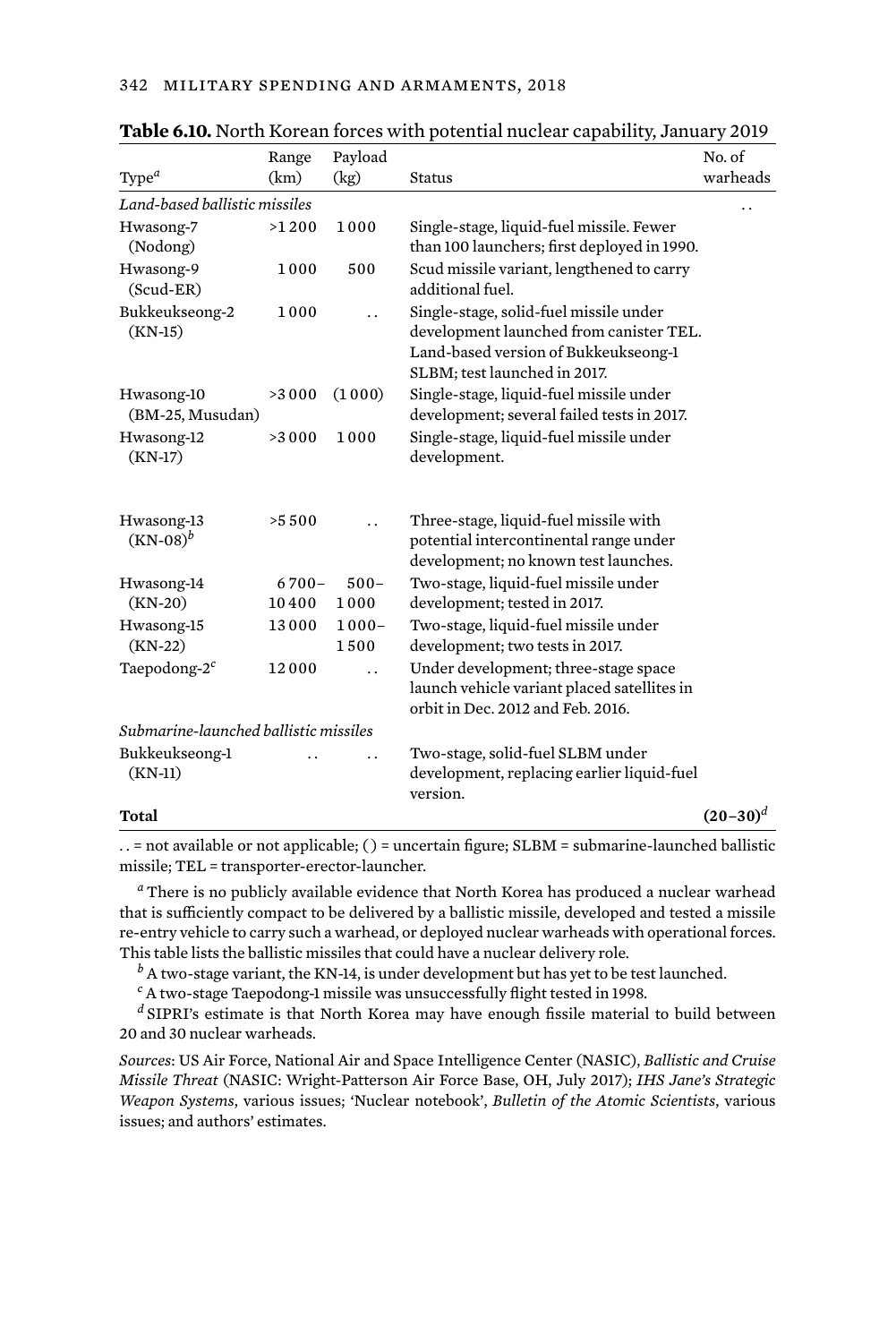plant located at Kangsong near Pyongyang.6 The site reportedly had been monitored by US intelligence agencies for more than a decade. However, analysts cautioned that, without access to the plant, it was not possible to confirm the nature and purpose of the activities being conducted there.<sup>7</sup> According to media reports, a US intelligence assessment in June 2018 concluded that North Korea probably had more than one covert uranium enrichment plant and that the country was seeking to conceal the types and number of production facilities in its nuclear weapon programme.<sup>8</sup>

## **Nuclear warheads**

In his annual New Year's Day speech on 1 January 2018, the North Korean leader, Kim Jong Un, declared that the country had successfully completed the development of its 'nuclear self-defence force'. He announced that it would begin to mass-produce and deploy nuclear warheads and ballistic missiles, 'the power and reliability' of which had been demonstrated.<sup>9</sup>

There is no publicly available evidence to confirm North Korea's claim that it has built a nuclear warhead that is sufficiently compact (or miniaturized) to be delivered by a ballistic missile. In 2017 the US Defense Intelligence Agency reportedly concluded that North Korea had successfully designed and produced such a warhead.10 In the 2018 edition of its biennial Defense White Paper, South Korea's Ministry of National Defense noted that North Korea appeared 'to have reached a considerable level of sophistication in its nuclear warhead miniaturization capability', but it did not state whether it believed that North Korea had produced or deployed a warhead for missile delivery.<sup>11</sup>

North Korea has claimed since 2016 that it has developed and tested a thermonuclear weapon (hydrogen bomb).12 The claim was initially dismissed by international experts as well as by Japanese, South Korean and US

<sup>6</sup> Panda, A., 'Exclusive: Revealing Kangson, North Korea's first covert uranium enrichment site', The Diplomat, 13 July 2018. <sup>7</sup> Madden, M., 'Much ado about Kangson', 38 North, 3 Aug. 2018; and Albright, D., 'Kangsong: A

suspect uranium enrichment plant', Imagery Brief, Institute for Science and International Security, 2 Oct. 2018.<br><sup>8</sup> Kube, C., Dilanian, K. and Lee, C. E., 'North Korea has increased nuclear production at secret sites,

say US officials', NBC News, 1 July 2018; and Nakashima, E. and Warrick, J., 'North Korea working to conceal key aspects of its nuclear program, US officials say', *Washington Post*, 30 June 2018.<br><sup>9</sup> Korean Central News Agency, 'Kim Jong Un makes New Year address', 1 Jan. 2018. See also

chapter 7, section I, in this volume.<br><sup>10</sup> Warrick, J. et al., 'North Korea now making missile-ready nuclear weapons, US analysts say',

*Washington Post*, 8 Aug. 2017.<br><sup>11</sup> Yoo, K. M., 'Defense Ministry's latest white paper omits language describing N. Korea as "the

enemy"', *The Hankyoreh*, 16 Jan. 2019. <sup>12</sup> Korean Central News Agency, 'DPRK proves successful in H-bomb test', 6 Jan. 2016.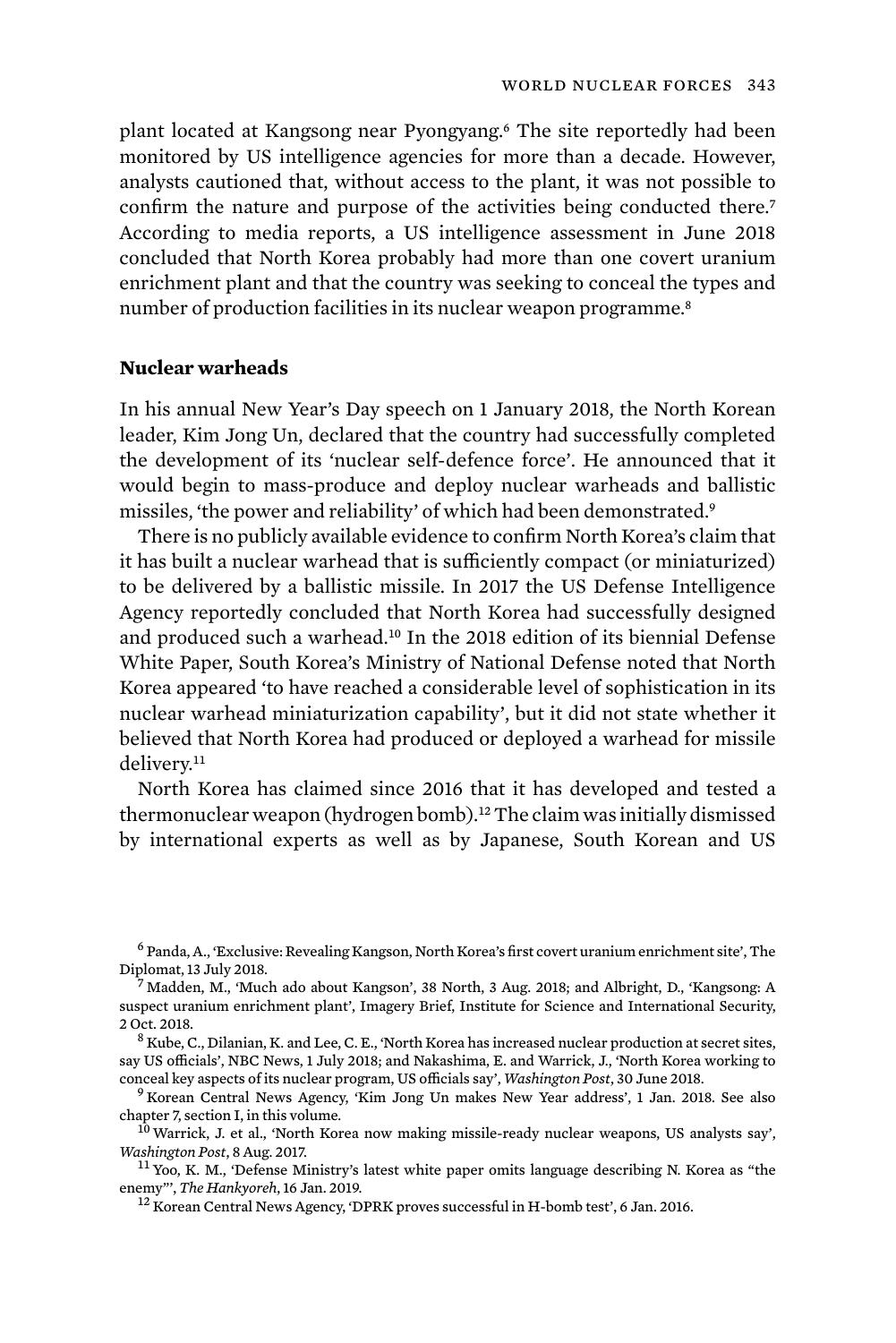intelligence agencies.13 However, in September 2017 North Korea conducted a test explosion that had a significantly larger yield (explosive energy)—some revised estimates put it in the range of 200–300 kilotons—than any of its five previous test explosions.14 The North Korean Nuclear Weapons Institute announced that the event was a successful test of a hydrogen bomb that could be delivered by an intercontinental ballistic missile (ICBM).<sup>15</sup> In 2018 some non-governmental analysts concluded, based on an analysis of North Korean open-source scientific research work on nuclear materials, that North Korea probably had the capability to produce a boosted-fission device and possibly a two-stage thermonuclear device.<sup>16</sup>

## *North Korean moratoria on nuclear explosive and ballistic tests*

On 20 April 2018, in a speech to the Central Committee of the ruling Korean Workers' Party, Kim announced that North Korea would impose an immediate halt to further tests of nuclear weapons and long-range ballistic missiles.17 He also announced that the underground nuclear weapon test site at Punggye-ri in the north-east of the country would be shut down and dismantled.18 On 24 May North Korea carried out the explosive demolition of the tunnels and buildings at the site in the presence of a group of international journalists.<sup>19</sup> There had been speculation that the test site had become geologically unstable, and hence potentially unusable, because of aftershocks resulting from the large test explosion conducted there in September 2017.<sup>20</sup>

## **Ballistic missiles**

North Korea is expanding and modernizing its ballistic missile force, which consists of 10 types of indigenously produced short-, medium- and long-range missile systems that are either deployed or under development. It is also developing a submarine-launched ballistic missile (SLBM). In recent years,

<sup>&</sup>lt;sup>13</sup> Keller, J., Fessenden, F. and Wallace, T., 'Why experts doubt that North Korea tested a hydrogen bomb', *New York Times*, 6 Jan. 2016; and Japanese Ministry of Defense (MOD), *Defense of Japan 2018*, White Paper (MOD: Tokyo, 2018), p. 68.<br><sup>14</sup> NORSAR, 'The nuclear explosion in North Korea on 3 September 2017: A revised magnitude

assessment', 12 Sep. 2017.<br><sup>15</sup> Korean Central News Agency, 'DPRK Nuclear Weapons Institute on successful test of H-bomb

for ICBM', 3 Sep. 2017.<br><sup>16</sup> Hastings, J., Lee, H. and Kelley, R., 'North Korea's lithium research networks and its quest for a

hydrogen bomb', *Korean Journal of Defense Analysis*, vol. 30, no. 3 (Sep. 2018), pp. 337–52. <sup>17</sup> Korean Central News Agency, 'Third plenary meeting of seventh CC, WPK held in presence of

Kim Jong Un', 21 Apr. 2018.<br><sup>18</sup> North Korea conducted nuclear test explosions at the site in Oct. 2006, May 2009, Feb. 2013, Jan.<br>and Sep. 2016, and Sep. 2017. The estimated yields of the tests have progressively increase

<sup>&</sup>lt;sup>19</sup> Yonhap News Service, 'North Korea reports destruction of Punggye-ri nuclear test site', 24 May

<sup>2018. 2018. 2018. 2018. 2018. 2018. 2018. 2018. 2018. 2018. 2018. 2018. 2018. 2018. 2018. 2018. 2018. 2018. 20&</sup>lt;br>20 BBC News, 'North Korea test site could be unusable after collapse—Chinese scientists', 25 Apr. 2018.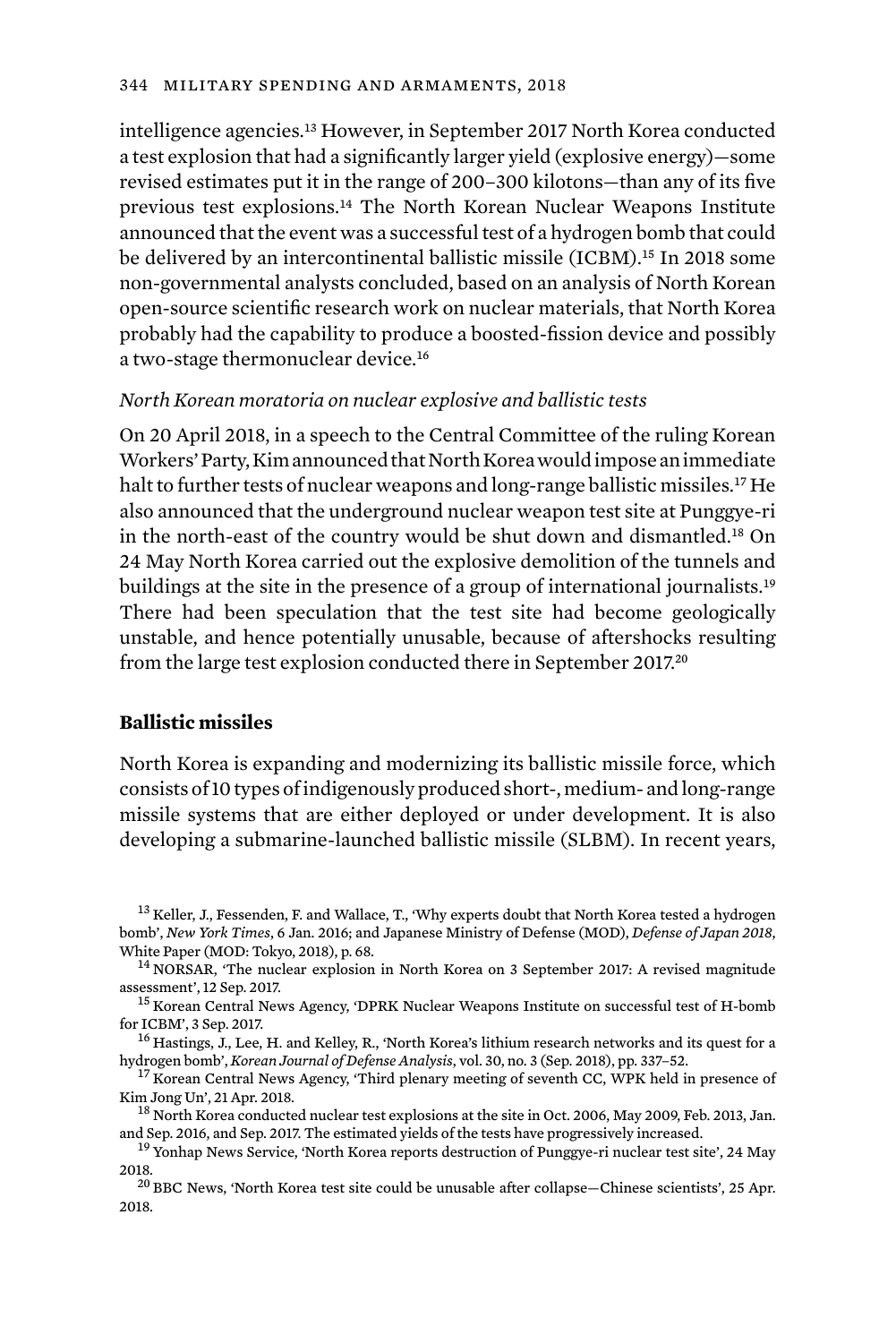it has pursued the serial development of several missile systems with progressively longer ranges and increasingly sophisticated delivery capabilities.

North Korea is not known to have conducted any flight tests of mediumand long-range missiles during 2018.<sup>21</sup> In announcing the moratorium on the testing of such missiles, Kim stated that no further tests were required, 'given that the nuclear warheads were on the ballistic rockets in a scientific way and in sequence' and that the 'development of delivery and strike means was also made scientifically'.<sup>22</sup>

# *Medium- and intermediate-range ballistic missiles*

Assuming that North Korea is able to produce a sufficiently compact warhead, some observers assess that the size, range and operational status of the Hwasong-7, also known as Nodong (sometimes transliterated as Rodong), medium-range missile make it the system most likely to be given a nuclear delivery role.23 Based on a Soviet-era Scud missile design, the Nodong is a single-stage, liquid-fuelled ballistic missile with an estimated range exceeding 1200 kilometres. In addition, North Korea has developed the single-stage, liquid-fuelled Hwasong-9, also known as the Scud-ER (extended-range), which may also be a nuclear-capable delivery system. Based on the Hwasong-6 (Scud C variant) missile with a lengthened fuselage to carry additional fuel, the Scud-ER has an estimated range of 1000 km.<sup>24</sup>

The Hwasong-10 missile, also designated the Musudan or BM-25, is a singlestage, liquid-fuelled missile with an estimated range exceeding 3000 km. The Musudan was first unveiled at a military parade in 2010. Flight testing began in 2016, with multiple failures.<sup>25</sup> No flight tests of the Musudan are known to have been conducted since 2016, and the status of the missile development programme is unclear.

The Hwasong-12 (also referred to by the US Department of Defense, DOD, designation KN-17) is a single-stage, intermediate-range missile that is believed to have a new liquid-propellant booster engine as well as design features that may serve as a technology test bed for a future ICBM.26 Some analysts have speculated that the missile carries a small post-boost vehicle

 $^{21}$  James Martin Center for Nonproliferation Studies, North Korea Missile Test Database, accessed<br>Dec. 2018. North Korea conducted 20 known tests of such missiles in 2017.

<sup>&</sup>lt;sup>22</sup> Korean Central News Agency (note 17).<br><sup>23</sup> See e.g. Fitzpatrick, M., 'North Korea nuclear test on hold?', Shangri-La Voices, International Institute for Strategic Studies, 27 May 2014. <sup>24</sup> US Air Force, National Air and Space Intelligence Center (NASIC), *Ballistic and Cruise Missile* 

*Threat* (NASIC: Wright-Patterson Air Force Base, OH, July 2017), pp. 18, 25. <sup>25</sup> Savelsberg, R. and Kiessling, J., 'North Korea's Musudan missile: A performance assessment',

<sup>38</sup> North, 20 Dec. 2016. In 2016 North Korea conducted 8 flight tests of the Musudan system. Only 1 of the tests was judged to have been successful. In the other tests, the missiles exploded on launch or

<sup>&</sup>lt;sup>26</sup> Yi, Y., 'Hwasong-12 a stepping stone in North Korea's ICBM development', *The Hankyoreh*, 16 May 2017; and Savelsberg, R., 'A quick technical analysis of the Hwasong-12 missile', 38 North, 19 May 2017.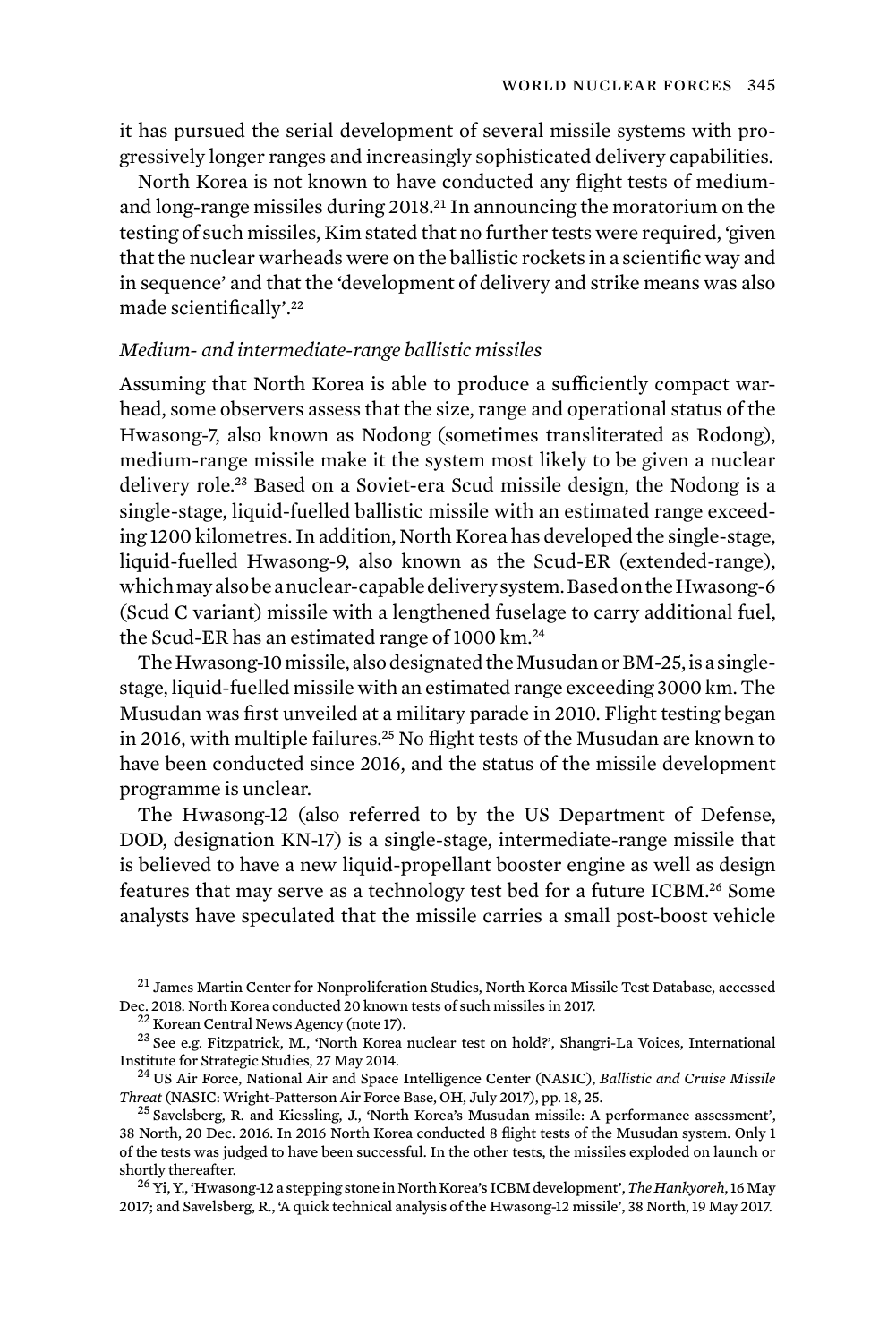(PBV) that, in addition to increasing its maximum range, can be used to improve warhead accuracy.27 The missile has an estimated range of more than 3000 km, which would be sufficient to strike US military bases in the western Pacific Ocean, including potentially on the island of Guam. A Hwasong-12 missile was test launched in September 2017 from a transporter-erectorlauncher vehicle rather than from a concrete platform, which could indicate a higher level of operational readiness.<sup>28</sup>

North Korea is developing the Bukkeukseong-2 missile (US DOD designation, KN-15), which is a land-based variant of the Bukkeukseong-1 SLBM. The two-stage, solid-fuelled missile has an estimated range of approximately 1000 km.29 It was flight tested twice in 2017. Some analysts have noted that North Korea's development of the Bukkeukseong-2 was probably part of an effort to improve the survivability of its nuclear-capable ballistic missile systems. Solid-fuelled missiles can be fired more quickly than liquid-fuelled systems and require fewer support vehicles that might give away their position to overhead surveillance.<sup>30</sup> In 2018 satellite imagery indicated that North Korea was completing a major expansion of a factory for producing solid fuel rocket motors<sup>31</sup>

#### *Intercontinental-range ballistic missiles*

North Korea is widely believed to have prioritized building and deploying an ICBM that could potentially deliver a nuclear warhead to targets in the continental USA. However, North Korea has not yet demonstrated that it has developed an ICBM capable of delivering a nuclear warhead.<sup>32</sup>

The Hwasong-13 (US DOD designation, KN-08) was first presented by North Korea as a road-mobile, three-stage missile with intercontinental range at a military parade in April 2012, although some non-governmental analysts have argued that the missiles displayed were only mock-ups.33 Estimates of the range and payload capabilities of the missile are highly speculative, and as of the end of 2018 it had yet to be flight tested.

 $^{27}$  Elleman, M., 'North Korea's Hwasong-12 launch: A disturbing development', 38 North, 30 Aug. 2017.<br><sup>28</sup> Panda, A., 'North Korea shows increased operational confidence in the Hwasong-12 IRBM', The

Diplomat, 17 Sep. 2017.<br><sup>29</sup> US Air Force, National Air and Space Intelligence Center (note 24), p. 25. <sup>30</sup> Panda, A., 'It wasn't an ICBM, but North Korea's first missile test of 2017 is a big deal', The

Diplomat, 14 Feb. 2017.<br><sup>31</sup> Schmeler, D. and Lewis, J., 'North Korea expanding key missile site', Arms Control Wonk, 2 July

<sup>2018.</sup> <sup>32</sup> Ali, I., 'US general says North Korea not demonstrated all components of ICBM', Reuters, 30 Jan.

<sup>2018;</sup> and Acton, J., 'Assessing North Korea's progress in developing a nuclear-armed ICBM', Carnegie Endowment for International Peace, 4 May 2018. <sup>33</sup> Schiller, M. and Kelley, R., 'Evolving threat: North Korea's quest for an ICBM', *Jane's Defence* 

*Weekly*, 18 Jan. 2017, p. 24.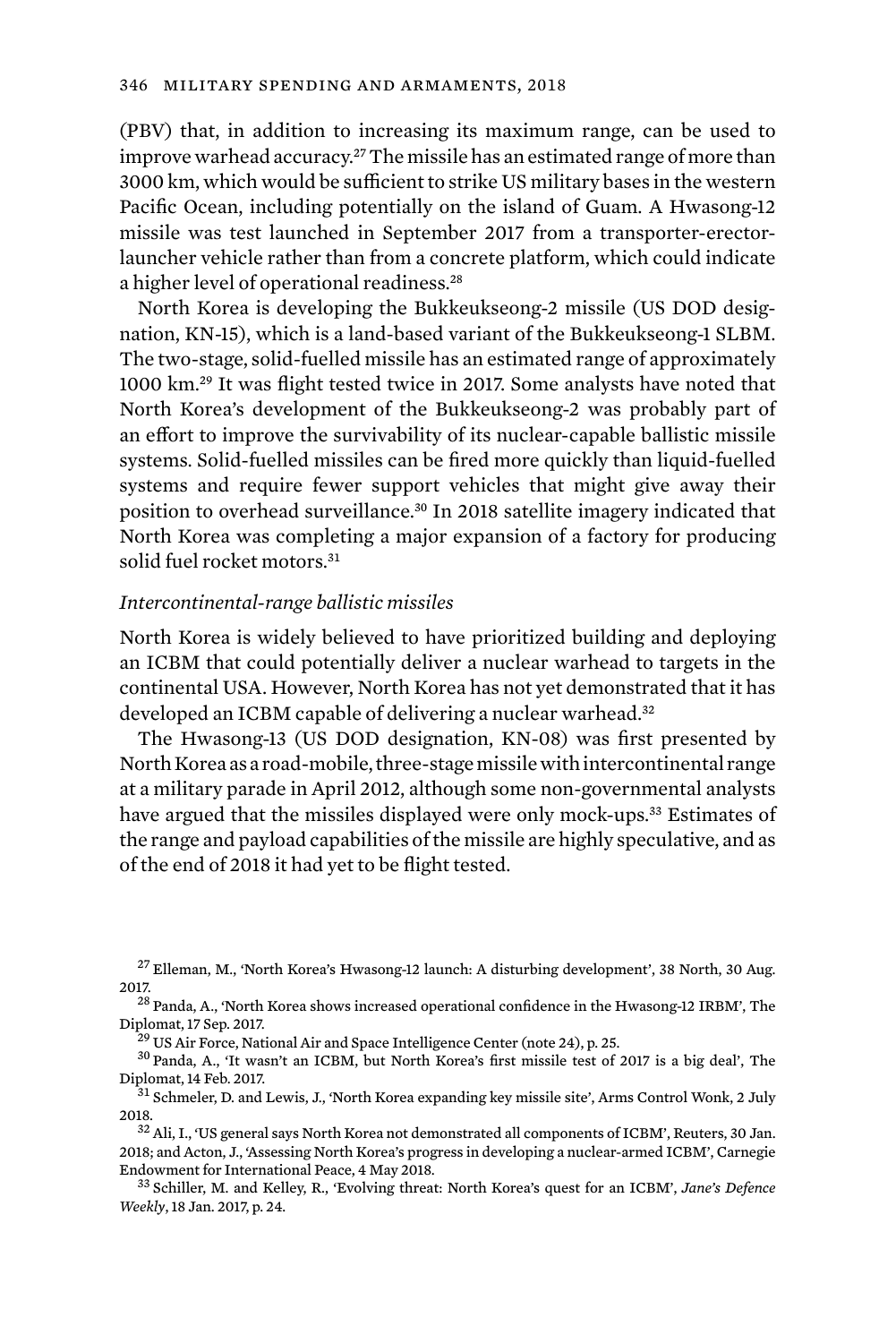North Korea has developed the Hwasong-14 (US DOD designation, KN-20), a prototype ICBM that first appeared in 2015 at a military parade in Pyongyang.34 The two-stage missile appears to use the same high-energy liquidpropellant booster engine as the single-stage Hwasong-12.35 Based on a flight test conducted in July 2017, one analyst estimated that the Hwasong-14 had a range of up to 10 400 km, depending on the payload and flight trajectory.<sup>36</sup> However, other analysts subsequently estimated that the missile's range was unlikely to exceed 8000 km when carrying a 500-kilogram payload, which is roughly the weight of a nuclear warhead. This meant that the missile could not reach targets in the USA beyond the West Coast when launched from North Korea.<sup>37</sup>

North Korea is developing a new two-stage ICBM, the Hwasong-15 (US DOD designation, KN-22) that has a significantly larger second stage and more powerful booster engines than the Hwasong-14. The first flight test was conducted on 28 November 2017, when a Hwasong-15 was launched on an elevated trajectory and flew higher and for a longer duration than any previous North Korean missile. One estimate put the theoretical maximum range of the Hwasong-15 on a normal trajectory at up to 13 000 km—sufficient to reach Washington, DC, and other targets on the East Coast of the USA.<sup>38</sup> The missile was assessed to be carrying a light payload, however, and the range would be significantly reduced if it were carrying a heavier payload such as a nuclear warhead.<sup>39</sup> According to a North Korean statement issued after the test, the Hwasong-15 is 'an intercontinental ballistic rocket tipped with super-large heavy warhead which is capable of striking the whole mainland of the US' that 'meets the goal of the completion of the rocket weaponry system'.<sup>40</sup>

While North Korea has made important progress towards building a nuclear-armed ICBM capable of credibly threatening the USA, it has yet to validate the performance and reliability of the missile systems under development.41 In particular, analysts have pointed out that North Korea has not demonstrated a mastery of the technology for building a reliable atmospheric

 $34$  Schiller and Kelley (note 33).<br> $35$  According to one non-governmental analyst, North Korea probably acquired the engine through illicit channels operating in Russia or Ukraine. Elleman, M., 'The secret to North Korea's ICBM

success', IISS Voices blog, International Institute for Strategic Studies, 14 Aug. 2017.<br><sup>36</sup> Wright, D., 'North Korean ICBM appears able to reach major US cities', All Things Nuclear blog,<br>Union of Concerned Scientists, 2

 $37$  Elleman, M., 'North Korea's Hwasong-14 ICBM: New data indicates shorter range than many

thought', 38 North, 29 Nov. 2018.<br><sup>38</sup> Wright, D., 'Re-entry of North Korea's Hwasong-15 missile', All Things Nuclear blog, Union of<br>Concerned Scientists. 7 Dec. 2017.

<sup>&</sup>lt;sup>39</sup> Elleman, M., 'North Korea's third ICBM launch', 38 North, 29 Nov. 2017.<br><sup>40</sup> Korean Central News Agency, 'DPRK Gov't statement on successful test-fire of new-type ICBM', 29 Nov. 2017. <sup>41</sup> Acton (note 32).